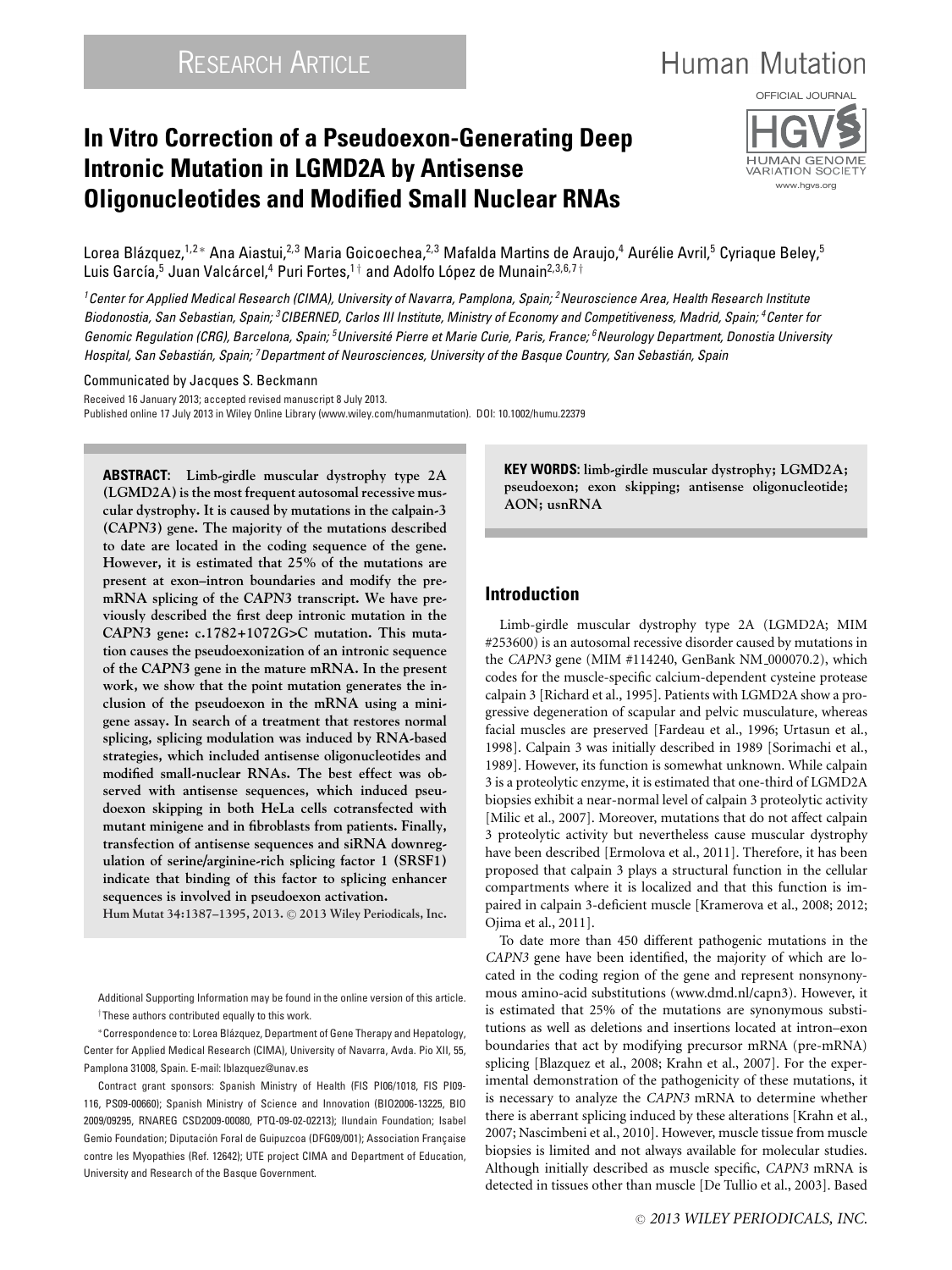on this work, we have previously characterized splice-site mutations in LGMD2A patients sequencing the *CAPN3* transcripts from peripheral blood [Blazquez et al., 2008]. This procedure allowed the identification of splicing alterations induced by seven splicesite mutations in the *CAPN3* gene. Among the splice-site mutations identified, we described the first deep intronic mutation in the *CAPN3* gene: c.1782+1072G>C mutation. This mutation, identified in 6 LGMD2A families to date, consists of a G to C transversion at +1072 position of intron 14 that causes the insertion of 100 bp of intron 14 in mature mRNA. The new transcript breaks the reading frame and leads to a truncated protein due to the presence of a stop codon 69 amino acids later. In the presence of the mutation, a new acceptor splice site within intron 14 with an increased splice-site score might cause the exonization of the intronic sequence. However, no experimental confirmation that the mutation induced the pseudoexonization was obtained at that time. The definition of an exon is regulated by the presence of many splicing regulatory elements in the pre-mRNA. It includes conserved sequences at the 5 ss and 3 ss, but also other *cis*-acting pre-mRNA elements named exonic and intronic splicing enhancers (ESEs and ISEs) or silencers (ESSs and ISSs). These sequences are typically short and diverse in sequence and modulate both constitutive and alternative splicing by binding regulatory proteins that either stimulate or repress the assembly of spliceosomal complexes at an adjacent splice site [Will and Luhrmann, 2011].

In recent years, mRNA analysis has allowed the identification of several pseudoexon-generating deep intronic mutations in many disease-associated genes [Dehainault et al., 2007; Homolova et al., 2010; Spier et al., 2012]. When such mutations are the drivers of the disease, a promising therapeutic approach is the use of molecules that correct pre-mRNA splicing by splicing modulation. These strategies have led to encouraging results in several disorders. In most cases, the molecules used for splicing modulation are antisense oligonucleotides (AONs) [Friedman et al., 1999; Hua et al., 2010; 2011; Mancini et al., 2012; Rodriguez-Pascau et al., 2009; van Deutekom et al., 2001; Wein et al., 2010]. However, antisense sequences can also be part of modified uridine-rich small-nuclear RNAs (U snRNAs). U7 and U1 snRNA-derived antisense molecules have been shown to be effective in inducing exon skipping. U7 snRNA is normally involved in histone pre-mRNA 3'-end processing, but can be converted into a versatile tool for splicing modulation by a small change in the binding site for Sm/Lsm proteins [Schumperli and Pillai, 2004]. Thus, modified U7 snRNAs have been used to correct splicing defects [Brun et al., 2003; Gedicke-Hornung et al., 2013; Goyenvalle et al., 2004; Meyer et al., 2009; Vulin et al., 2012]. U1 snRNA, together with other U snRNAs, is part of the spliceosome, which catalyzes pre-mRNA splicing. U1 snRNA specifically base pair to the 5' splice site (5'ss) of pre-mRNA at the earliest stage of spliceosome assembly [Black, 2003]. U1 snR-NAs can be modified to induce gene silencing [Blazquez et al., 2012; Fortes et al., 2003], to increase complementarity to mutated 5'ss [Fernandez Alanis et al., 2012; Pinotti et al., 2008; Schmid et al., 2011; Tanner et al., 2009] and to deliver antisense sequences that induce exon skipping/inclusion [Cazzella et al., 2012; Denti et al., 2006; Incitti et al., 2010]. In modified U snRNAs, the antisense sequence is embedded into a snRNP particle where it is protected from degradation and accumulates in the nucleus where splicing occurs.

In the present work, we experimentally confirm that c.1782+1072G>C mutation increases the pseudoexonization of 100 bp of intron 14 in the *CAPN3* mRNA using a minigene assay. Moreover, splicing modulation was induced to restore the correct reading frame of the *CAPN3* transcript by using AONs and modified U7 and U1-snRNAs. Although full details of the molecular

mechanism that explains pseudoexon recognition remain to be discovered, siRNA experiments and delivery of antisense sequences suggest that SRSF1 binding to exonic splicing enhancers (ESE) in the pseudoexon favor pseudoexon recognition.

# **Materials and Methods**

## **Patients and Controls**

LGMD2A patient is a 48-year-old woman suffering from muscular dystrophy since she was 13 and wheelchair bound for the last 18 years. She presented a clinical and radiological phenotype compatible with LGMD2A, but only a c.2362 2363delinsTCATCT mutation in heterozygosis was identified after DNA analysis of the coding sequence of the *CAPN3* gene. The second mutation, named c.1782+1072G>C, was described in a previous study [Blazquez et al., 2008] after sequencing the *CAPN3* transcript present in white blood cells. Mutations are numbered based on cDNA sequence (GenBank Reference Sequence NM<sub>-000070.2)</sub> according to guidelines (www.hgvs.org/mutnomen). Nucleotide 1 is the A of the ATG-translation initiation codon. Skin biopsy from LGMD2A patient was obtained in the Neurology Department of Donostia University Hospital. The skin biopsy was stored in RPMI medium in the presence of 2% penicillin/streptomycin at room temperature and immediately processed for fibroblast isolation. The ethics committee of Donostia University Hospital approved the experiment. Informed consent was obtained before the initiation of the experiment.

## **Cell Lines**

For the isolation of primary fibroblasts, skin was chopped into 2–3 mm<sup>3</sup> fragments and placed on a surface moistened with modified Eagle's medium containing 13% newborn calf serum, 0.4 % penicillin/streptomycin, and 2 mM L-glutamine. The flasks were incubated vertically for 3–6 H at  $37^{\circ}$ C with 5 % CO<sub>2</sub> and returned to the horizontal position. Human fibroblasts were cultured in Dulbecco's Modified Eagle Medium (DMEM), containing 10 % FBS and 1% penicillin–streptomycin.

The HeLa cell line was obtained from the American Type Culture Collection (ATCC Number CCL-2). Cells were cultured in DMEM, supplemented with 10% FBS and 1% penicillin–streptomycin, at  $37^{\circ}$ C in a 5%  $CO_2$  atmosphere. All cell culture reagents were obtained from Gibco BRL/Life Technologies (CA, USA).

#### **RNA Analysis**

Total RNA was isolated from cell samples using TRI-Reagent following the manufacturer's instructions (Sigma–Aldrich, St. Louis, MO, USA). Total RNA was DNAse I treated (Fermentas, Vilnius, Lithuania) and reverse-transcribed with MMLV reverse transcriptase (Promega, Madison, WI, USA).

#### **Minigene Construction and In Vitro Splicing Analysis**

For minigene construction, a DNA fragment that contained exon 14, intron 14, and exon 15 of the *CAPN3* gene was amplified from the genomic DNA of the patient using the oligonucleotides Minigene-Fw (5'CGAGGTACCGGAAGTTGAAAATACC 3') and Minigene-Rv (5 AGCAGCGGCCGCCCACACACCTACCTTGG 3 ). The oligonucleotides included restriction sites for *Asp*718 (Roche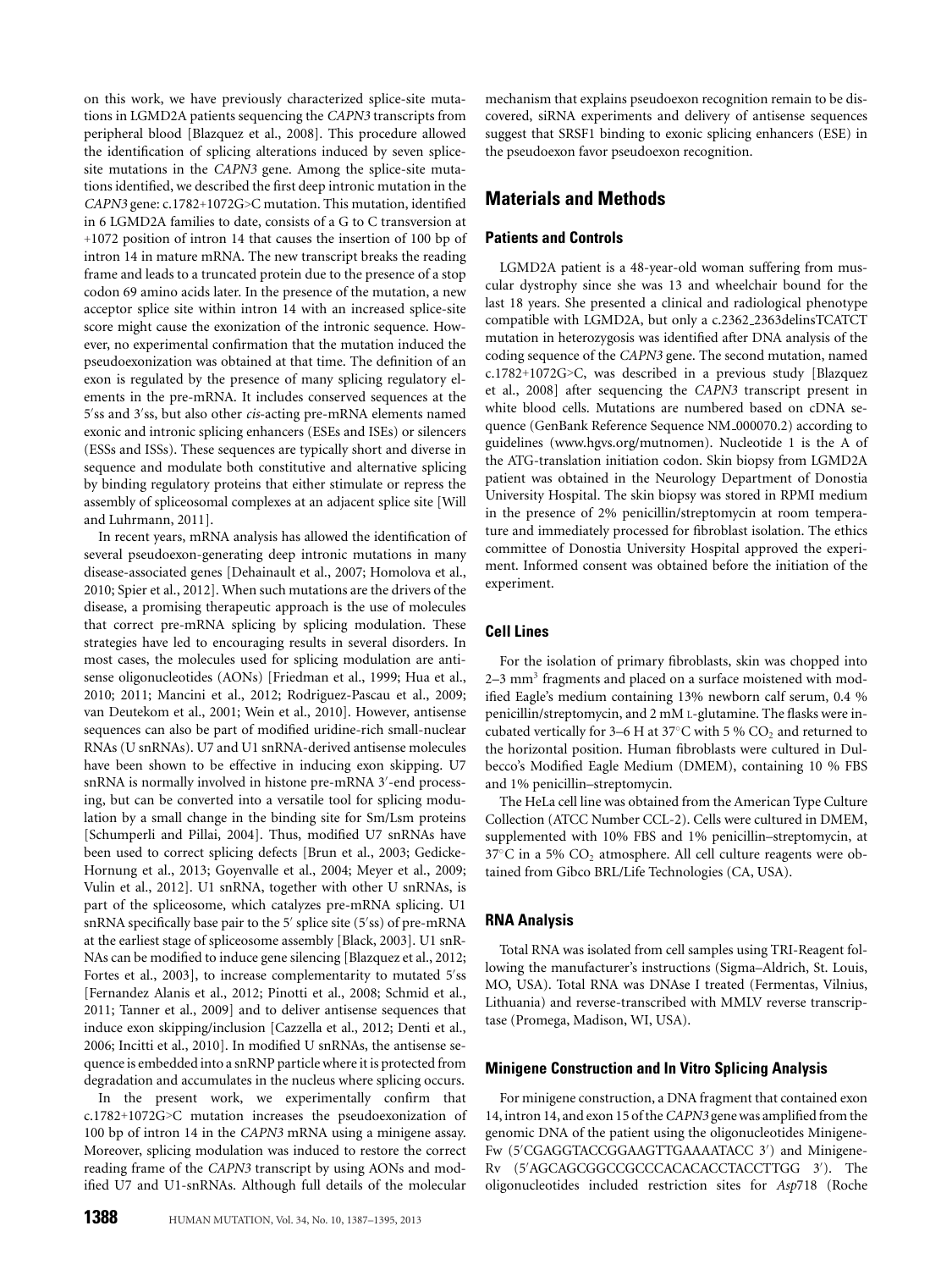Roche Diagnostics, Mannheim, Germany) and *Not*I (New England Biolabs, Hitchin, UK) enzymes, respectively. The PCR product was digested and ligated into the *Asp*718–*Not*I site of pCMV-βgal vector, under CMV promoter. As the patient is heterozygous for the c.1782+1072G>C and c.2362 2363delinsTCATCT mutation, which is located in exon 22, mutant and wild-type minigenes with or without the deep intronic mutation respectively were isolated from different clones.

For the in vitro splicing evaluation of minigene constructs,  $1 \mu$ g of the wild-type or mutant minigenes was transfected into  $4 \times 10^5$ HeLa cells, grown in six-well plates, with 6  $\mu$ l of Lipofectamine 2000 Reagent (Life Technologies). Total RNA was isolated from cultured cells 24 H after transfection. RNA was reverse transcribed to first-strand complementary DNA (cDNA) using the pCMV $\Delta\beta$ gal specific 4348 reverse primer (5' GTGGTTTGTCCAAACTCATCAA 3 ) to avoid retrotranscription of endogenous *CAPN3* mRNA. PCR amplification was performed using Minigene Fw and pCMV4348 reverse primer in a PCR reaction of 25 cycles.

## **In Silico Analyses of Intronic Sequence**

Predictive programs ESE Finder 3.0 (http://rulai.cshl.edu/ tools/ESE/) [Cartegni et al., 2003; Smith et al., 2006], ESR Search (http://esrsearch.tau.ac.il/) [Goren et al., 2006], Human Splicing Finder (http://www.umd.be/HSF/) [Desmet et al., 2009], and Alternative Splicing Database-Splicing Rainbow (http://www. ebi.ac.uk/asd-srv/wb.cgi) [Stamm et al., 2006] were used for the identification of exonic and intronic splicing regulatory sequences.

Splice scores of wild-type and cryptic donor and acceptor sites were calculated in the Splice Site Score Calculation Website (http://rulai.cshl.edu/new\_alt\_exon\_db2/HTML/score.html).

#### **Treatment with AONs and In Vitro Splicing Analysis**

AONs with full-length 2 -*O*-methyl-substituted ribose moieties and phosphorothioate internucleotide linkages were purchased from Sigma Proligo. Sequences of AONs complementary to acceptor splice site (SA AON), donor splice site (SD AON), SRSF1 binding site (SRSF1 AON), or control AON were: 5' ACCUACCAGUAAAAC CAAUC 3 , 5 CUCUACUCACGUGACGUGCC 3 , 5 ACACCGAU GACCAGCAUCCA 3 , and 5 AUGCUUUCCUCUCCACAAUG 3 , respectively.  $4 \times 10^5$  HeLa cells or fibroblasts, grown in six-well plates, were transfected at a final concentration of 200 nM with 6 μl of Lipofectamine 2000 Reagent (Life Technologies). Total RNA was isolated from cultured cells 24 H after transfection. In HeLa cells, total RNA and RT-PCR analysis was performed as described above. In fibroblasts, RNA was reverse transcribed to firststrand cDNA using Random Primers. PCR amplification was performed using CAPN3  $\times$  13Fw (5' ATTCATCCTCCGGGTCTTCT 3') and CAPN3  $\times$  16Rv (5' TCCTCTGACTCCTGGTCCA C 3') primers in a PCR reaction of 35 cycles.

## **Treatment with Modified U snRNAs and In Vitro Splicing Analysis**

pGEM-U1αCAPN3 constructs, expressing modified U1 snRNAs that target 2 different regions of pseudoexon boundaries in the *CAPN3* pre-mRNA, were cloned by ligation of base paired oligonucleotides with antisense sequences for *CAPN3* into the *Nco*I/*Bcl*I site of pGEM-U1inWt. pGEM-U1inWt plasmid was used as control. In pGEM-U1inWt construct, U1 snRNA sequence along with

its natural promoter and 3' sequences is cloned. The U1snRNA gene expressed from this plasmid contains four point mutations to distinguish it from the endogenous U1snRNA, but it is identical in functionality to endogenous U1-snRNA [Blazquez et al., 2012]. Antisense sequences to SA and SD sites cloned in  $pGEM-U1\alpha CAPN3$ constructs were 5' CACACACCTACCAGTAAAAC 3' and 5' CTCTACTCACGTGACGTGCC 3 , respectively.

pGEM-U7αCAPN3 construct, expressing human-modified U7 gene along with its natural promoter and 3' elements, was constructed by cross-over PCR using pSMD2-SU7OptDtex23 plasmid as template [Goyenvalle et al., 2004] and oligonucleotides that included sequences complementary to pseudoexon splice-donor sequence. To construct pGEM-U7 $\alpha$ Ctrl construct, the modified U7 gene complementary to mouse dystrophin (*DMD*) gene was amplified from pSMD2-SU7OptDtex23 plasmid. PCR products were subsequently cloned into pGEM-T Easy vector (Promega, Madison, WI, USA). Antisense sequence to SD site cloned in pGEM-U7αCAPN3 construct was: 5' CACCTGCCTGCTCTACTCACGT-GACGTGCCAGCTCCCATA 3 .

For the analysis of splicing modulation by modified snR-NAs,  $0.5 \mu$ g of the mutant minigene was cotransfected with 0.5  $\mu$ g of pRL-SV40 plasmid (Promega, Madison, WI, USA) and 3 μg of pGEM-U7αCAPN3, pGEM-U1αCAPN3 or control constructs into  $4 \times 10^5$  HeLa cells, grown in six-well plates, with 6 μl of Lipofectamine 2000 Reagent (Life Technologies). pRL-SV40 plasmid, which expresses Renilla luciferase, was used as a transfection control. Total RNA and RT-PCR analysis was performed as described above. To quantify the expression of modified U7 and U1 snRNAs,  $1 \mu$ g of total RNA was reverse transcribed with random primers. snRNA expression was measured by quantitative real-time PCR (qRT-PCR) with primers designed to detect modified U7-snRNAs (U7-SD-Fw: 5' ACCTGCCTGCTC TACTCACG 3 , U7-dmd-Fw: 5 CCAAACCTCGGCTTACCTAAA 3', U7-Rv: 5' GCCAGAAAGCCTACTCCAAA 3'), U1-snRNAs (U1-Fw: 5' TGGCAGG GGAGATACCAT 3', U1-Exo-Rv: 5' CGAGTTTG GCACATTTGGCC 3 ), and Renilla luciferase mRNA (SV-RL Fw: 5' GCAAATCAGGCAAATCTGGT 3', SV-RL Rv: 5' CCATTCATC CCATGATTCAA 3 ).

#### **RNA Interference**

For RNA interference,  $4 \times 10^5$  HeLa cells, grown in six-well plates were transfected with mock, control siRNA (5' CCUGACU UGUAAACUGUGA 3') or SRSF1 siRNA (5' ACGAUUGCCGCAU CUACGU 3') at a final concentration of 40 nM with 6  $\mu$ l of Lipofectamine 2000 Reagent (Life Technologies). Forty-eight hours later the cells were transfected with 1  $\mu$ g of the wild-type or mutant minigenes with calcium phosphate as described elsewhere [Blazquez et al., 2012]. Cells were harvested 72 H after the initial siRNA transfection and splicing evaluation of minigene constructs was performed as described above. SRSF1 downregulation was monitored by Western blotting using an SRSF1 mouse monoclonal antibody (mAb96; Invitrogen, Carlsbad (CA), USA). β-actin expression was quantified with anti β-actin antibody (A2066; Sigma). Quantification of PCR and WB bands was performed using NIH ImageJ software.

#### **Statistical Analysis**

Data are expressed as mean  $\pm$  standard deviation (SD). Statistical analysis was performed with Kruskal–Wallis test using the GraphPad Prism Software. Statistically significant differences (*P* < 0.05) are indicated with a star.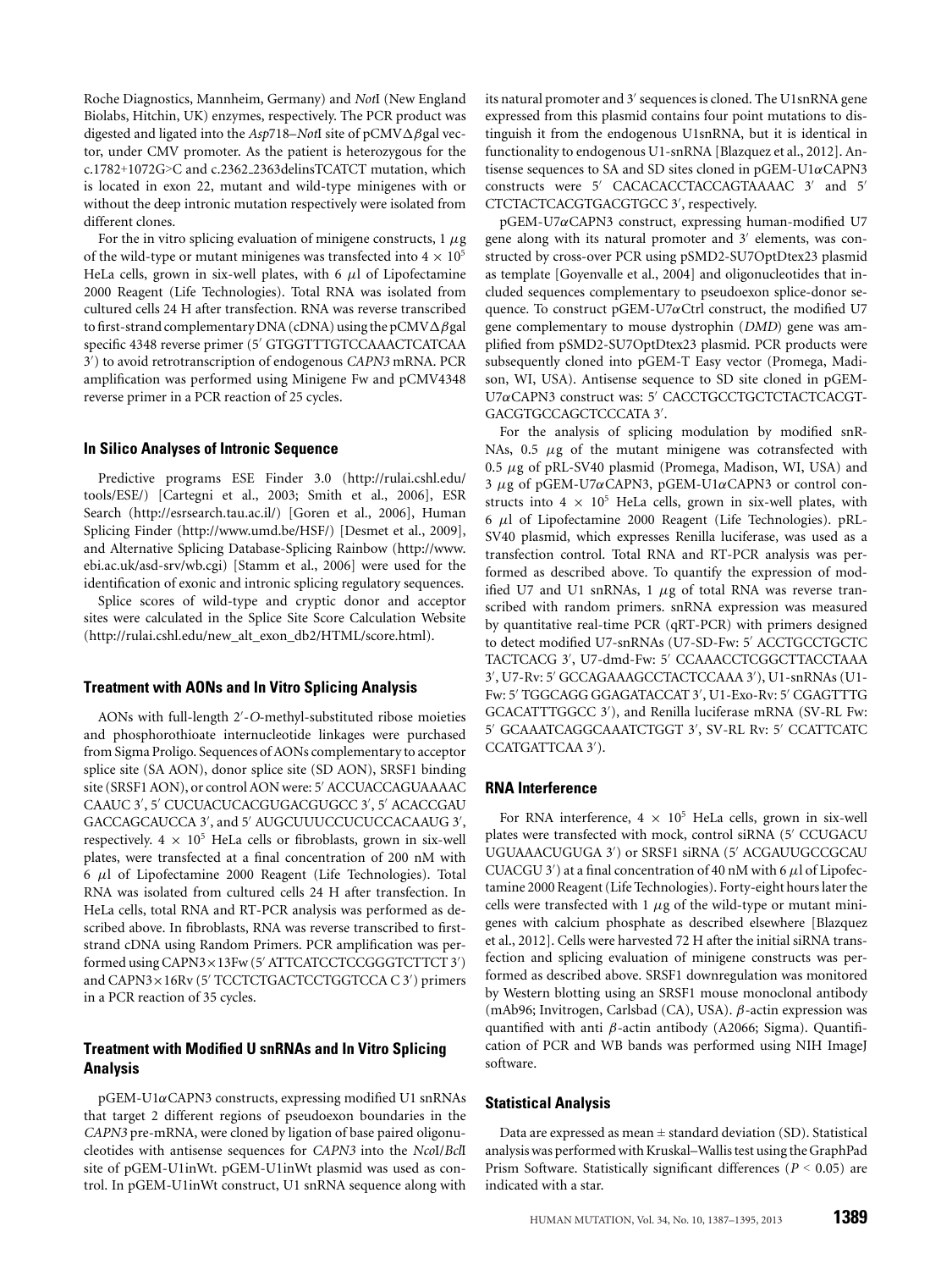

**Figure 1.** Recognition of the *CAPN3* pseudoexon is dependent on the presence of the c.1782+1072G>C mutation. **A:** Scheme of part of the *CAPN3* gene that contains the c.1782+1072G>C mutation, showing the pseudoexon included in patients. Numbers indicate the scores for the corresponding 5' and 3' splice sites. Note that the mean score of a 3'ss and a 5'ss in constitutive exons is 7.9 and 8.1, respectively. **B**: Splicing minigene assay.Wild-type(Wt) or mutant(Mut) minigenes were transiently transfected in HeLa cells. After RNA isolation the splicing products were analyzed by RT-PCR using minigene-specific primers. The upper panel shows agarose gel electrophoresis. The lower band represents correctly spliced exons, whereas the upper band represents *CAPN3* pseudoexon inserted between minigene exons. The lower panel shows the average of pseudoexon inclusion levels in three independent experiments. Quantification of PCR bands was performed using NIH ImageJ software.

## **Results**

## **In Vitro Expression of a Minigene Containing c.1782+1072G>C Mutation**

In a previous study, the analysis of the *CAPN3* transcript present in white blood cells identified a truncated isoform of *CAPN3* mRNA in five patients in whom only one mutation in the *CAPN3* gene had been previously identified [Blazquez et al., 2008]. The truncated isoform contained 100 bp of intron 14 in the mature mRNA. These patients had a G to C transversion at 1072 position of intron 14 that was not present in 100 control chromosomes. In addition, this nucleotide change increased the score of the pseudoexon cryptic 3 ss from 3.7 to 6.5 (the mean score of a 3'ss in constitutive exons is 7.9) (Fig. 1A). Therefore, we proposed that the c.1782+1072G>C mutation could induce the pseudoexonization of 100 bp of intron 14 in the *CAPN3* mRNA (Fig. 1A). To provide evidence that the change causes pseudoexon inclusion in patients' mRNA, we designed a minigene assay. The *CAPN3* exon 14, intron 14, and exon 15 from the wild-type or mutant allele were cloned in the pCMV $\Delta\beta$ gal plasmid. Figure 1B shows the result of the splicing analysis after

transfection of either wild-type or mutant minigenes in HeLa cells. Transfection of wild-type minigene resulted in  $13.7 \pm 4.9\%$  of mR-NAs including the pseudoexon, whereas  $82.9 \pm 3.4\%$  of mRNAs included the pseudoexon when mutant minigene was transfected (Fig. 1B). Sequencing of PCR products confirmed that the upper band contained the pseudoexon, whereas in the lower band, correct fusion between exons 14 and 15 had occurred (data not shown). Therefore, we confirmed that the c.1782+1072G>C mutation affects normal splicing and can be considered pathogenic.

## **In Silico Modification of Splicing Regulatory Sequences by c.1782+1072G>C Mutation**

The pseudoexonized sequence and its  $5'$  and  $3'$ ss with or without the mutation were scanned for splicing regulatory sequences using the predictive programs described in Materials and Methods. In silico analysis using ESE Finder and Human Splicing Finder predicts a binding site for splicing-component 35 kDa (SC35) in the presence of the mutation (TTTTA**C**TG). Furthermore, the mutation may increase the binding score of a serine-arginine protein 40 (SRp40) motif (TTA**C**TGG) according to all programs. Human Splicing Finder program predicts a heterogeneous ribonucleoprotein A1 (hnRNPA1) binding site (TA**G**TGG) that was predictably affected by the presence of the mutation (Supp. Fig. S1). Several binding sequences for SRSF1 splicing factor were identified in the proximity of the mutation. However, none of them was disrupted by the presence of the mutation.

## **Splicing Modulation by AONs**

As the mutation may modify the binding of several splicing regulatory proteins, we designed an AON complementary to cryptic acceptor ss (SA AON) in order to block the access of the splicing machinery and avoid the inclusion of pseudoexon in the *CAPN3* pre-mRNA (Supp. Fig. S1). Furthermore, we designed an AON complementary to donor ss (SD AON) to analyze if an accessible 5 ss was also necessary for efficient pseudoexon recognition. HeLa cells were cotransfected with mutant *CAPN3* minigene and either SA, SD or Ctrl AONs. Cells were harvested 24 H after transfection and splicing was analyzed by RT-PCR using oligonucleotides complementary to sequences in the vector part of the minigene, to avoid amplification of endogenous *CAPN3*. The results indicate that SD AON was able to rescue correct splicing almost completely, whereas SA AON only induced pseudoexon skipping in 24.4% of pre-mRNAs (Fig. 2). The effect of the oligonucleotide treatment was sequence specific because a nonspecific Ctrl AON did not prevent pseudoexon inclusion. Splicing of wild-type minigene was not affected by AON treatment either (Supp. Fig. S2).

#### **Splicing Modulation Induced by Modified U-snRNAs**

We next designed modified U-snRNAs to compare the efficiency of exon-skipping between AONs and modified U-snRNAs. One U7-snRNA construct and two U1-snRNA constructs that bear antisense sequences toward different regions of pseudoexon boundaries were cloned. The 5' end region of U7-snRNA, which functions as a natural antisense sequence by hybridizing with the 3' end of histone pre-mRNA, was replaced by a 40 nucleotide-long sequence complementary to the donor site in pseudoexon 5'ss, giving rise to the U7αCAPN3-SD construct. In U1 constructs, U1-snRNA nucleotides 2-11 nucleotides, that are used in 5 ss recognition, were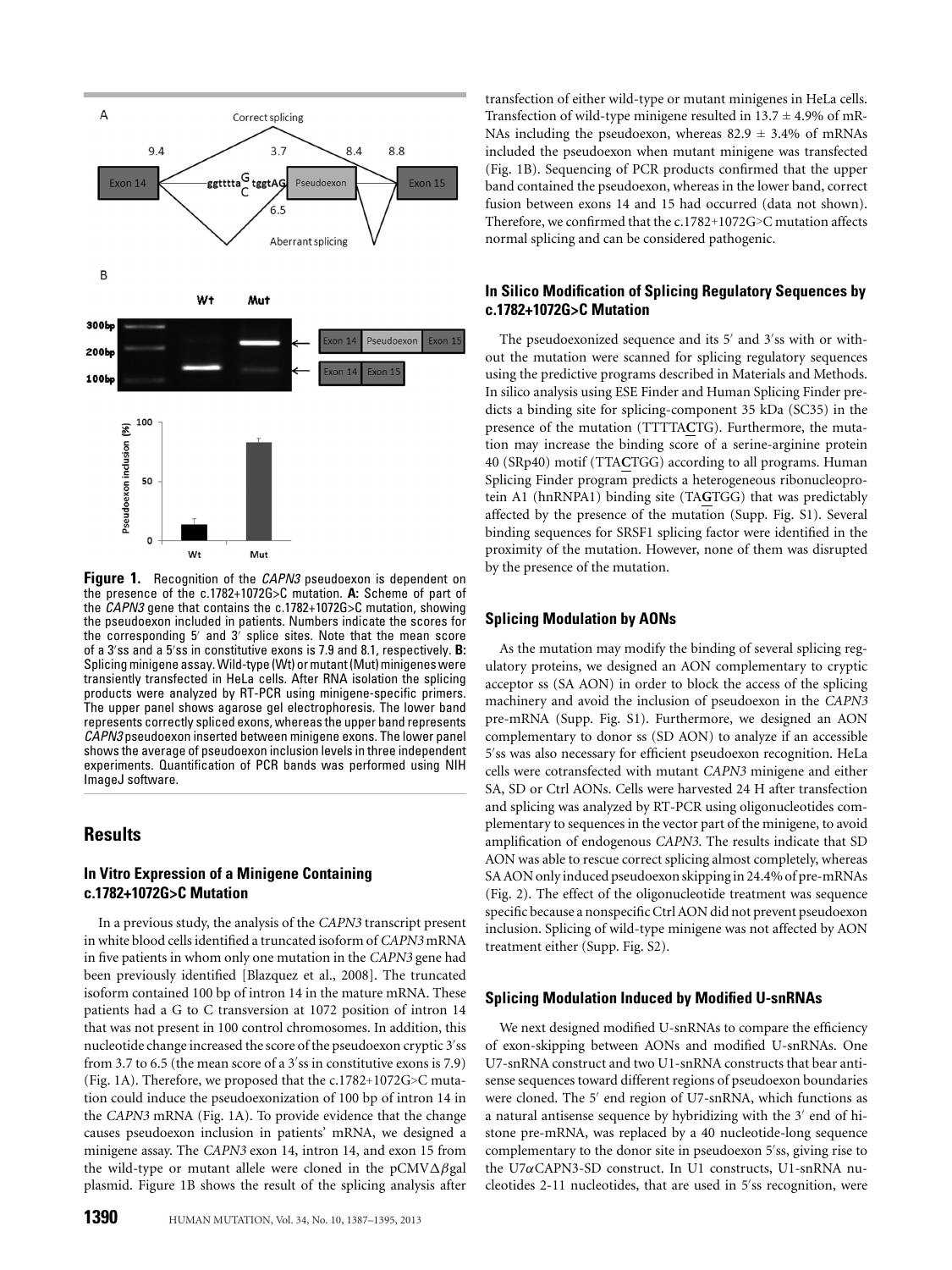

**Figure 2.** Antisense oligonucleotide (AON) treatment in HeLa cells cotransfected with mutant minigene. HeLa cells were cotransfected with mutant minigene (Mock) and AONs that target splice acceptor site (SA), splice donor site (SD), or an irrelevant sequence (Ctrl). The upper panel shows agarose gel electrophoresis of the RT-PCR amplification of RNA extracted from cells 24 H posttransfection using minigene-specific primers. The lower panel shows the average of pseudoexon inclusion levels in three independent experiments. Quantification of PCR bands was performed using NIH ImageJ software.

replaced by 20 nucleotide-long antisense sequences complementary to the acceptor site in pseudoexon 3 ss or the donor site in pseudoexon 5 ss, giving rise to U1αCAPN3-SA or U1αCAPN3-SD constructs, respectively (Fig. 3A).

HeLa cells were cotransfected with mutant *CAPN3* minigene construct and plasmids that express U1 or U7 snRNAs complementary to pseudoexon boundaries (U7αCAPN3-SD, U1αCAPN3-SA, and U1αCAPN3-SD) or unrelated sequences (U7-Ctrl and U1-Ctrl). Figure 3B shows RT-PCR performed with a forward primer located in exon 14 (Minigene-Fw) and a reverse primer located in an internal portion of the minigene plasmid (pCMV4348R). The results show that when the mutant minigene was cotransfected with U7αCAPN3-SD or U1αCAPN3-SA constructs, pseudoexon skipping was induced in more than 25% of pre-mRNAs expressed from mutant minigene plasmid. In contrast, neither U1αCAPN3- SD construct nor control constructs induced a statistically significant decrease of pseudoexon inclusion. Likewise, cotransfection of wild-type construct with plasmids that express modified U-snRNAs did not affect pseudoexon inclusion level (Supp. Fig. S2).

Quantification of U1 and U7 snRNAs by qRT-PCR determined that all U-snRNAs, including control U-snRNAs were expressed at similar levels (Fig. 3C). The copy number of U-snRNAs was normalized in each case for transfection efficiency by Renilla luciferase mRNA copy number.

#### **SRSF1 Regulates Pseudoexon Inclusion**

Contrary to what we initially expected, SA-AON, which masks the acceptor site where mutation is located, only decreased pseudoexon inclusion levels in 24.4% of pre-mRNA molecules expressed from mutant minigene (Fig. 2). In contrast, SD-AON, which masks the donor site, induced pseudoexon skipping to wild-type minigene levels (Fig. 1B and 2). In silico analysis of the sequences recognized by both AONs with predictive programs that identify exonic and



**Figure 3.** Modified U-snRNA treatment in HeLa cells cotransfected with mutant minigene.**A:** Scheme of the *CAPN3* pre-mRNA fragment that contains pseudoexon. Modified U-snRNAs that target splicing acceptor sites (3'ss) and splicing donor sites (5'ss) are represented below. **B**: HeLa cells were cotransfected with mutant minigene (Mock) and plasmids that express modified U7-snRNAs or U1-snRNAs. The 5' extreme of U-snRNAs is modified to target pseudoexon splicing acceptor site (SA), splicing donor site (SD), or irrelevant sequences (Ctrl). The upper panel shows agarose gel electrophoresis of the RT-PCR amplification of RNA extracted from cells 24 H posttransfection using minigene-specific primers. The lower panel shows the average of pseudoexon inclusion levels in three independent experiments. Quantification of PCR bands was performed using NIH ImageJ software. **C:** Quantification of modified U-snRNAs expression level in three independent experiments. Total RNA of HeLa cells transfected with plasmids that express modified UsnRNAs was reverse transcribed with random primers. U-snRNA copy number was quantified by qRT-PCR using oligonucleotides designed to amplify exogenous U-snRNAs. The copy number of U-snRNAs was corrected in each case for transfection efficiency by Renilla luciferase mRNA copy number.

intronic splicing elements predicted that SD-AON masks two overlapping very strong SRSF1 binding motifs (scores higher than 3.5 according to ESE finder) (Fig. 4A). To answer whether other SRSF1 binding sites also favor pseudoexon recognition, an additional AON that masks an internal putative SRSF1 binding site was designed (SRSF1 AON) (Fig. 4A). As observed in Figure 4B, HeLa cells cotransfected with mutant *CAPN3* minigene and SRSF1 AON showed decreased pseudoexon inclusion levels, similar to those obtained with SD AON. On the contrary, pseudoexon-inclusion level was not modified when SRSF1 AON was cotransfected with wild-type minigene (Supp. Fig. S2, lane 4).

Furthermore, we analyzed if downregulation of SRSF1 had any effect on pseudoexon inclusion. Transfection of HeLa cells with a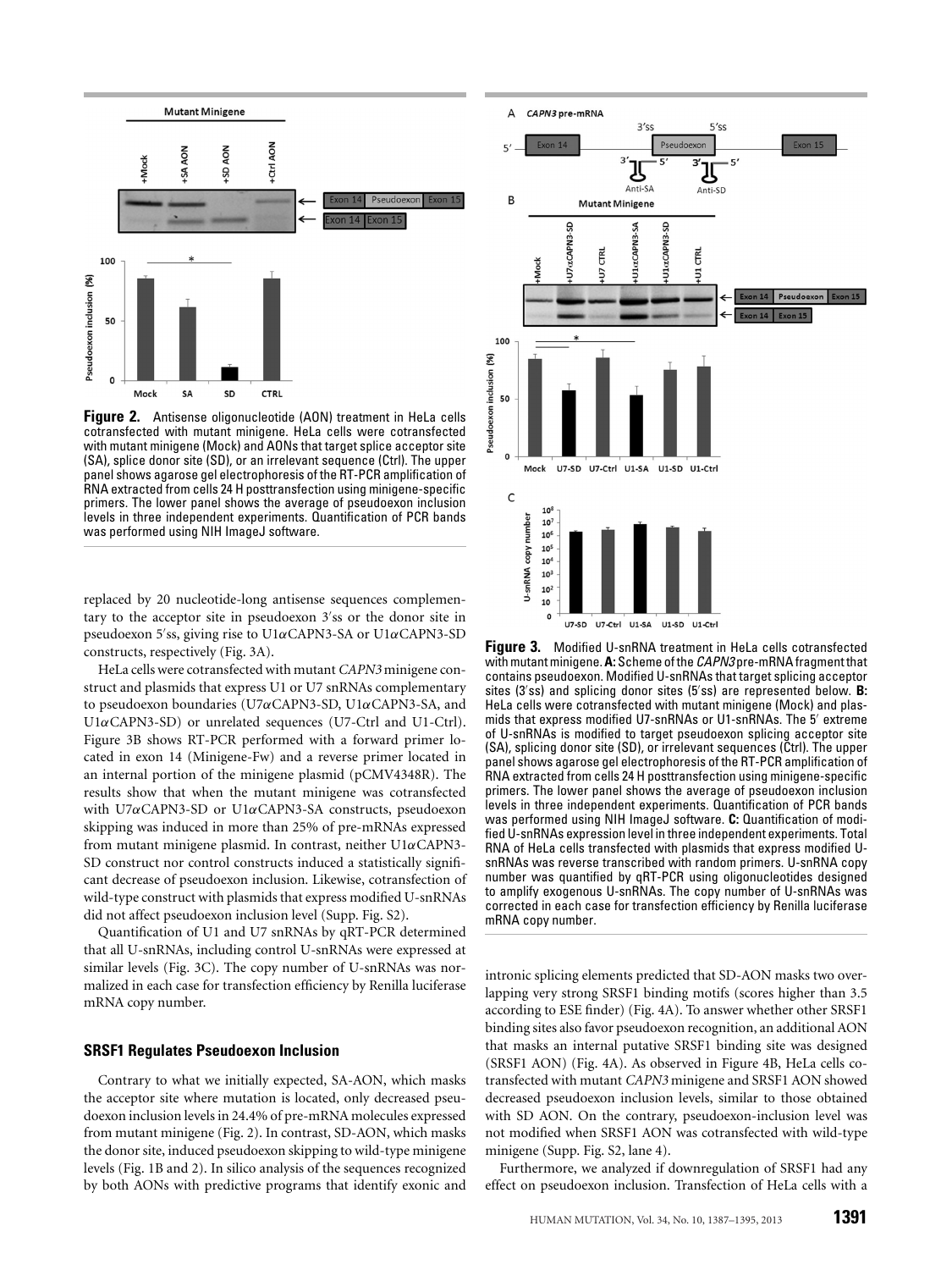

**Figure 4.** SRSF1 regulates *CAPN3* pseudoexon inclusion. **A:** Scheme of the pseudoexon containing pre-mRNA fragment. Pseudoexon is depicted as a grey box. Putative SRSF1 binding sites are shown inside as white boxes. AONs and the sequences recognized by them are represented below. The position of the pseudoexon-generating mutation is indicated with an asterisk.**B:**HeLa cells were cotransfected with mutant minigene (Mock) and AONs that target splice acceptor site (SA), splice donor site (SD), or other SRSF1 putative binding site in the pseudoexon (SRSF1). The upper panel shows agarose gel electrophoresis of the RT-PCR amplification of RNA extracted from cells 24 H posttransfection using minigene-specific primers. The lower panel shows the average of pseudoexon inclusion levels in three independent experiments. Quantification of PCR bands was performed using NIH ImageJ software.

siRNA designed to downregulate SRSF1 decreased cellular amounts of SRSF1 to 40% (Fig. 5A). This decrease correlated with a reduction in pseudoexon inclusion levels in cells transfected with mutant *CAPN3* minigene. However, decreased levels of SRSF1 did not modify the splicing pattern of wild-type *CAPN3* minigene (Fig. 5B). The splicing of the minigene was not modified either when a control siRNA was transfected in HeLa cells before wild-type or mutant *CAPN3* minigene transfection, indicating that the decrease in pseudoexon inclusion observed when the cellular amounts of SRSF1 are downregulated is specific (Fig. 5B).

## **AON Treatment of Patient's Fibroblasts**

To analyze if AON treatment can induce pseudoexon skipping in endogenous *CAPN3* mRNA, fibroblasts from an LGMD2A patient were subsequently treated with AONs. Human fibroblasts express two different *CAPN3* isoforms that differ in the presence or absence of exon 6 (data not shown). LGMD2A fibroblasts were transfected with SA, SD, SRSF1, or control AONs and cells were harvested 24 H after transfection. Splicing modulation was analyzed by RT-PCR using oligonucleotides that amplify endogenous *CAPN3*. LGMD2A patient is a compound heterozygous and contains different mutations in each *CAPN3* allele. Therefore, two different PCR products that contain or not pseudoexon are amplified in nontreated cells. As observed in Figure 6, SA AON transfection did not result in a



**Figure 5.** Down-regulation of SRSF1 induced pseudoexon skipping. HeLa cells were transfected with double-stranded RNA oligonucleotides directed toward the SRSF1 mRNA or a negative control. Forty eight hours after siRNA transfection *CAPN3* wild-type (Wt) or mutant (Mut) minigenes were transfected. Cells were harvested 24 H later. **A:** SRSF1 downregulation by Western blotting. Quantification of SRSF1 protein expression level was corrected in each case by  $\beta$ -actin protein level. The average of SRSF1 expression level in two independent experiments is indicated below. Quantification of WB bands was performed using NIH ImageJ software. **B:** The upper panel shows agarose gel electrophoresis of the RT-PCR amplification of RNA extracted from cells using minigene-specific primers. The lower panel shows the average of pseudoexon inclusion levels in two independent experiments. Quantification of PCR bands was performed using NIH ImageJ software.



**Figure 6.** AON treatment in patient's fibroblasts. Fibroblasts from an LGMD2A patient heterozygous for c.1782+1072G>C mutation were transfected with AONs that target splice acceptor site (SA), splice donor site (SD), other SRSF1 putative binding sites in pseudoexon (SRSF1) or an irrelevant sequence (Ctrl). The upper panel shows agarose gel electrophoresis of the RT-PCR amplification of RNA extracted from cells 24 H after transfection using oligonucleotides that amplify endogenous *CAPN3* mRNA. The upper band contains pseudoexon and is expressed from the allele that contains c.1782+1072G>C mutation. The lower band represents correctly spliced mRNA. It is expressed from the allele that does not contain the deep-intronic mutation or from corrected *CAPN3* pre-mRNAs after AON treatment. The lower panel shows the average of pseudoexon inclusion levels in two independent experiments.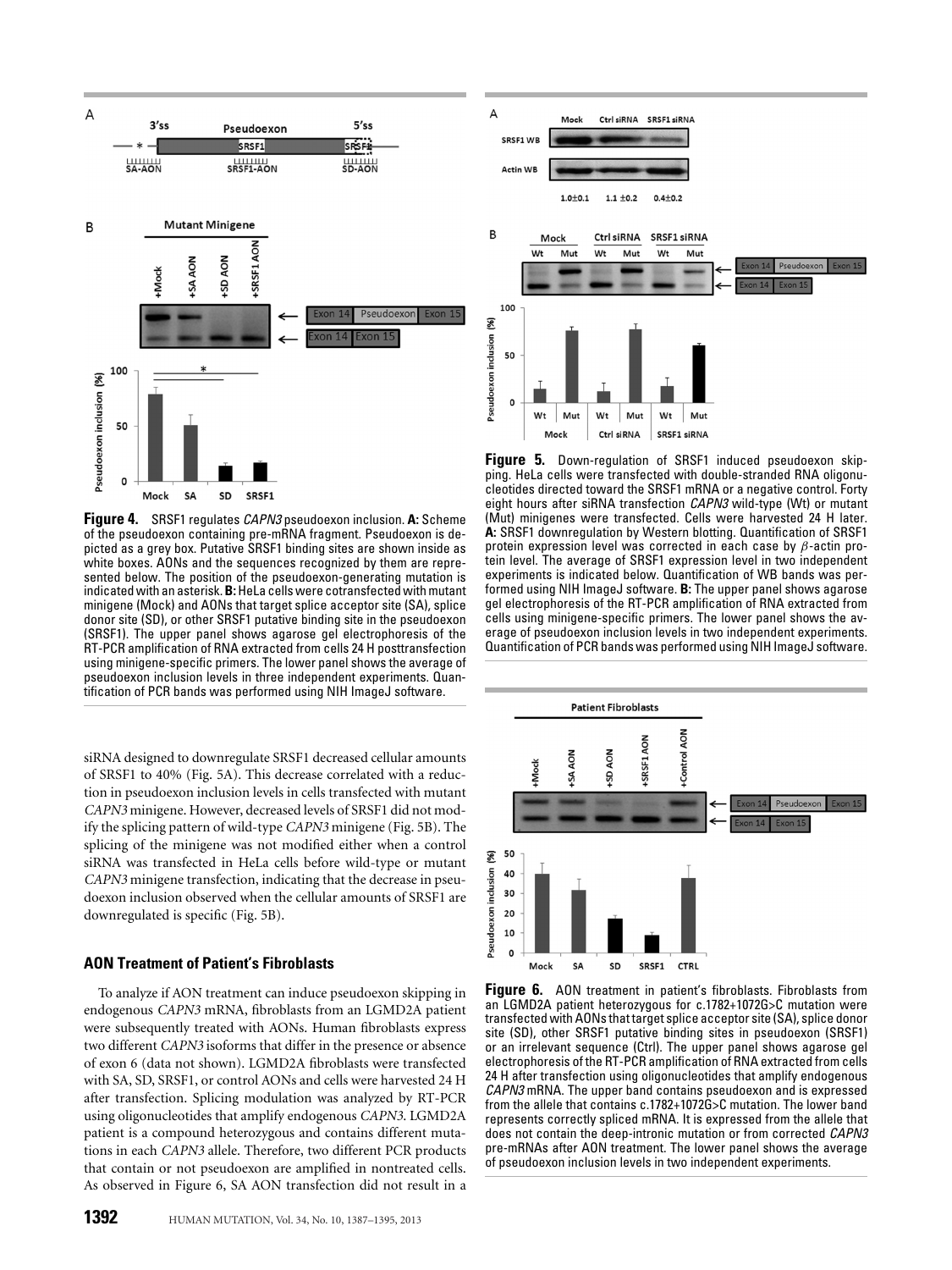relevant decrease in pseudoexon inclusion. On the contrary, cells transfected with SD or SRSF1 AONs showed a decrease in the abnormally spliced mRNA, indicating a correction in favor of normal splicing. Again, the effect of the AON treatment was sequence specific because control AON did not induce pseudoexon skipping.

# **Discussion**

In the present study, we demonstrate that  $c.1782+1072G>C$  is a pseudoexon generating deep intronic mutation in the *CAPN3* gene (Fig. 1). The mutation is located in the polypyrimidine tract (PPT) that precedes the conserved AG dinucleotide at the 3' end of an intron. This modification triggers 3 ss recognition, and consequently pseudoexon inclusion, but not through the classical interactions leading to PPT and branch point activation, as in vitro recruitment of U2 auxiliary factor 65 (U2AF<sup>65</sup>) or U2 small nuclear ribonucleoprotein (U2-snRNP) to pseudoexon 3 ss was not modified in the presence of the mutation (data not shown). Nevertheless, our results indicate that binding of SRSF1 splicing factor to ESEs present in the pseudoexon is involved in pseudoexon inclusion in the presence of the mutation because downregulation of SRSF1 induced pseudoexon skipping (Fig. 5) and an AON that targets a putative SRSF1 binding site in the pseudoexon (SRSF1 AON) restored correct splicing (Fig. 4). SRSF1 binding may be important to recognize the pseudoexon, but this event is not sufficient for pseudoexon inclusion unless the 3 ss is activated by the mutation. We have also explored the role of hnRNPA1 in pseudoexon recognition, as there is an hnRNPA1 binding site in the 3 ss that is disrupted in the presence of the mutation (Supp. Fig. S1). Pseudoexon inclusion level is not modified in wild-type minigene after transfection of SA AON or  $U1\alpha$ CAPN3-SA, which mask hnRNPA1 binding site in the wildtype construct (Supp. Fig. S2). Besides, overexpression of hnRNPA1 did not alter the splicing pattern of exons 14 and 15 neither using wild-type nor mutant constructs (data not shown). Therefore, our results do not support a role of hnRNPA1 in pseudoexon silencing.

Therapeutic approaches based on induction of exon skipping have been applied for the correction of several mutations in many diseases in recent years [Cazzella et al., 2012; Goemans et al., 2011; Hua et al., 2011; Meyer et al., 2009; Vulin et al., 2012]. In the present study, splicing modulation has been induced for the correction of c.1782+1072G>C pseudoexon-generating deep intronic mutation in the *CAPN3* gene. Antisense sequences delivered by AONs that target pseudoexon 3'ss or 5'ss (SA AON or SD AON, respectively) induced pseudoexon skipping. However, only SD AON decreased pseudoexon inclusion levels to those observed in the presence of wild-type minigene (Fig. 2). The reason for this is unclear. These differences might reflect the accessibility of the AONs to interact with the target pre-mRNA. However, bioinformatics analysis of the sequences targeted by AONs determined that SD AON masks more putative binding sites for splicing enhancers than SA AON. Indeed, pseudoexon 5 ss has already been described as a donor site in hMp18 transcript, an isoform of *CAPN3* expressed in melanoma cells [Kawabata et al., 2003]. Therefore, we hypothesize that SD AON would restore correct splicing more efficiently by masking a potent 5'ss after a novel 3'ss created in the presence of the mutation. The accessible 5'ss would be necessary for pseudoexon recognition according to the exon definition model [Robberson et al., 1990].

Antisense sequences were also expressed from modified UsnRNAs, but they worked less efficiently than AONs (Fig. 3). Pseudoexon inclusion level with  $U1\alpha$ CAPN3-SD, whose target sequence is identical to SD-AON, was similar to those obtained with a control U1-snRNA (Fig. 3B). As the 5' extreme of  $U1\alpha$ CAPN3-

SD is designed to exactly target pseudoexon 5'ss, it is possible that  $U1\alpha$ CAPN3-SD is working as a functional U1-snRNA that binds pseudoexon 5 ss and induces pseudoexon recognition by the spliceosome. Indeed, expression of modified U-snRNAs that are complementary to a mutated 5'ss can correct the exon skipping caused by these mutations [Fernandez Alanis et al., 2012]. Likewise,  $U7\alpha$ CAPN3-SD, which also harbors SD AON sequence in its 40-mer antisense sequence, was three times less efficient than SD AON. Based on the estimation of the expression level of U-snRNAs (Fig. 3C), it is possible that U-snRNA molecule number per cell is lower than AONs, although they are expressed from their strong gene promoters. Moreover, AONs are chemically designed to be very stable molecules. U1 $\alpha$ CAPN3-SA construct was the most effective U-snRNA molecule for pseudoexon skipping, probably because it masks more binding sites for splicing regulators than SA-AON.

Delivery of antisense sequences by AONs also restored correct splicing of endogenous *CAPN3* pre-mRNA (Fig. 6). In this case, SRSF1 AON, which targets an internal ESE in the pseudoexon, restored correct splicing more efficiently than the others. This result agrees with previously reported data where AONs targeting internal ESE motifs are more effective than those directed to splicing elements in intronic sequences [Rimessi et al., 2010]. Indeed, the AONs in clinical trials for the treatment of Duchenne Muscular Dystrophy (DMD) target internal ESE motifs in dmd exons [Arechavala-Gomeza et al., 2012].

In the mutation described here, antisense sequences induce pseudoexon skipping and therefore, restoration of full-length *CAPN3* mRNA. This would recover wild-type protein synthesis. Although control fibroblasts express *CAPN3* mRNA, we did not detect calpain 3 at the protein level (data not shown). Therefore, we are currently working to obtain an appropriate cellular model to test whether antisense sequences are able to restore calpain 3 protein expression in LGMD2A patients.

Altogether, these data demonstrate that antisense sequences expressed from modified U-snRNAs or AONs can induce the in vitro correction of the pseudoexon-generating deep intronic mutation described in this work. Modified U-snRNAs can induce long-term exon skipping when delivered to animal models from viral vectors [Denti et al., 2006; Vulin et al., 2012]. However, AONs are already in advanced phases of clinical trials [Cirak et al., 2012; Goemans et al., 2011]. Goemans et al. (2011) have recently shown that systemic administration of AONs with full-length 2 -*O*-methyl-substituted ribose moieties and phosphorothioate internucleotide linkages, the same chemistry we used in this study, results in a dose-dependent abundant expression of dystrophin in patients with DMD with no serious adverse effects. Moreover, bioinformatics analysis did not identify other human transcripts where SD and SRSF1 functional AONs would bind nonspecifically. Therefore, we consider that LGMD2A patients with c.1782+1072G>C mutation could benefit from AON treatment in the near future.

#### **Acknowledgments**

We are grateful to LGMD2A patients who participated in this study. We also wish to thank Paul Miller for editing of the manuscript, M. Huarte for giving us the control oligonucleotide and N. Razquin for technical advice.

*Disclosure statement*: The authors declare no conflict of interest.

### **References**

Arechavala-Gomeza V, Anthony K, Morgan J, Muntoni F. 2012. Antisense oligonucleotide-mediated exon skipping for duchenne muscular dystrophy: progress and challenges. Curr Gene Ther 12:152–160.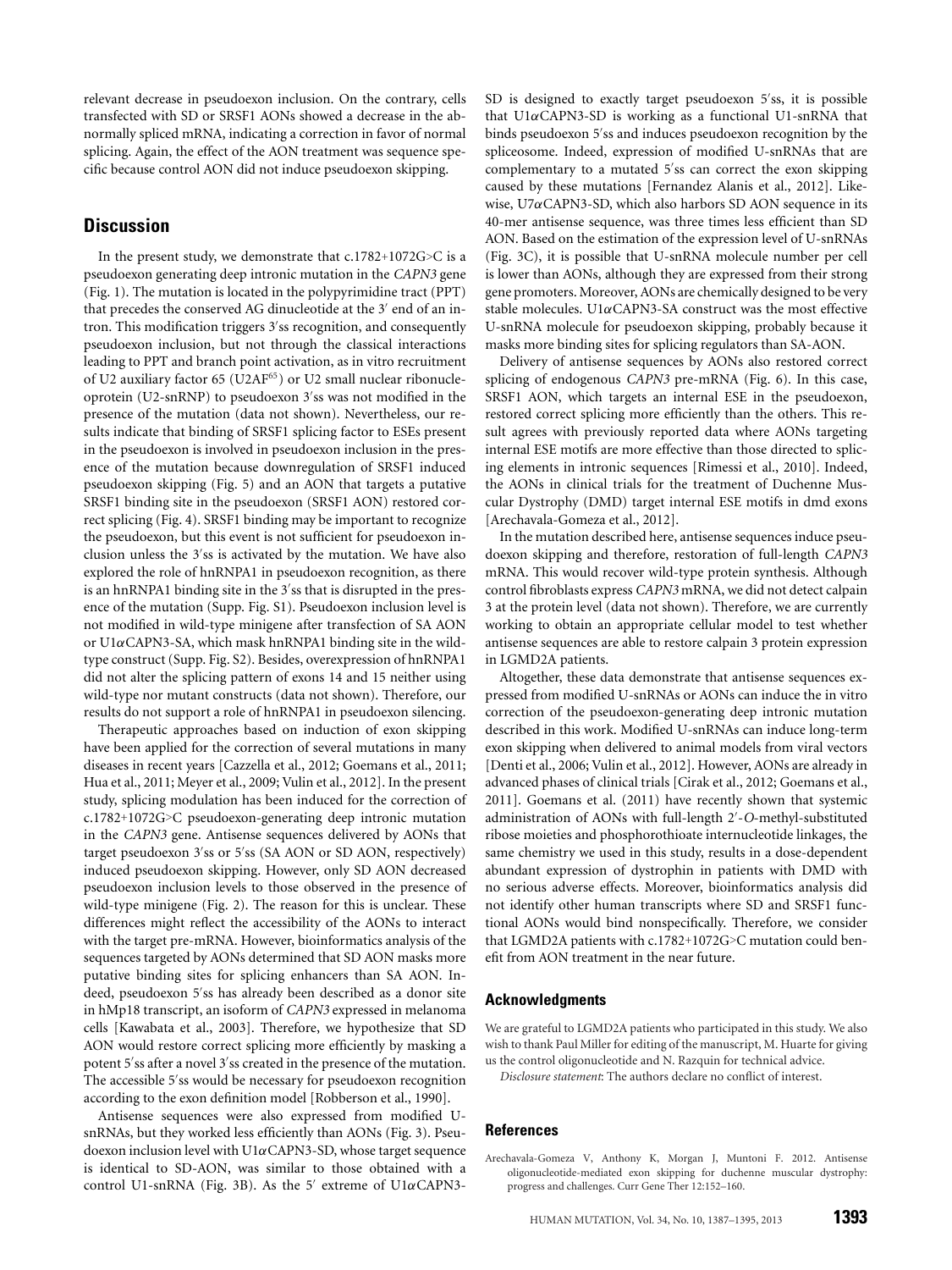- Black DL. 2003. Mechanisms of alternative pre-messenger RNA splicing. Annu Rev Biochem 72:291–336.
- Blazquez L, Azpitarte M, Saenz A, Goicoechea M, Otaegui D, Ferrer X, Illa I, Gutierrez-Rivas E, Vilchez JJ, Lopez de Munain A. 2008. Characterization of novel CAPN3 isoforms in white blood cells: an alternative approach for limb-girdle muscular dystrophy 2A diagnosis. Neurogenetics 9:173–182.
- Blazquez L, Gonzalez-Rojas SJ, Abad A, Razquin N, Abad X, Fortes P. 2012. Increased in vivo inhibition of gene expression by combining RNA interference and U1 inhibition. Nucleic Acids Res 40:e8.
- Brun C, Suter D, Pauli C, Dunant P, Lochmuller H, Burgunder JM, Schumperli D, Weis J. 2003. U7 snRNAs induce correction of mutated dystrophin pre-mRNA by exon skipping. Cell Mol Life Sci 60:557–566.
- Cartegni L, Wang J, Zhu Z, Zhang MQ, Krainer AR. 2003. ESEfinder: a web resource to identify exonic splicing enhancers. Nucleic Acids Res 31:3568–3571.
- Cazzella V, Martone J, Pinnaro C, Santini T, Twayana SS, Sthandier O, D'Amico A, Ricotti V, Bertini E, Muntoni F, Bozzoni I. 2012. Exon 45 skipping through U1-snRNA antisense molecules recovers the dys-nNOS pathway and muscle differentiation in human DMD myoblasts. Mol Ther 20:2134–2142.
- Cirak S, Feng L, Anthony K, Arechavala-Gomeza V, Torelli S, Sewry C, Morgan JE, Muntoni F. 2012. Restoration of the dystrophin-associated glycoprotein complex after exon skipping therapy in duchenne muscular dystrophy. Mol Ther 20:462– 467.
- De Tullio R, Stifanese R, Salamino F, Pontremoli S, Melloni E. 2003. Characterization of a new p94-like calpain form in human lymphocytes. Biochem J 375:689–696.
- Dehainault C, Michaux D, Pages-Berhouet S, Caux-Moncoutier V, Doz F, Desjardins L, Couturier J, Parent P, Stoppa-Lyonnet D, Gauthier-Villars M, Houdayer C. 2007. A deep intronic mutation in the RB1 gene leads to intronic sequence exonisation. Eur J Hum Genet 15:473–477.
- Denti MA, Rosa A, D'Antona G, Sthandier O, De Angelis FG, Nicoletti C, Allocca M, Pansarasa O, Parente V, Musaro A, Auricchio A, Bottinelli R, et al. 2006. Chimeric adeno-associated virus/antisense U1 small nuclear RNA effectively rescues dystrophin synthesis and muscle function by local treatment of mdx mice. Hum Gene Ther 17:565–574.
- Desmet FO, Hamroun D, Lalande M, Collod-Beroud G, Claustres M, Beroud C. 2009. Human splicing finder: an online bioinformatics tool to predict splicing signals. Nucleic Acids Res 37:e67.
- Ermolova N, Kudryashova E, DiFranco M, Vergara J, Kramerova I, Spencer MJ. 2011. Pathogenity of some limb girdle muscular dystrophy mutations can result from reduced anchorage to myofibrils and altered stability of calpain 3. Hum Mol Genet 20:3331–3345.
- Fardeau M, Eymard B, Mignard C, Tome FM, Richard I, Beckmann JS. 1996. Chromosome 15-linked limb-girdle muscular dystrophy: clinical phenotypes in reunion island and french metropolitan communities. Neuromuscul Disord 6:447–453.
- Fernandez Alanis E, Pinotti M, Dal Mas A, Balestra D, Cavallari N, Rogalska ME, Bernardi F, Pagani F. 2012. An exon-specific U1 small nuclear RNA (snRNA) strategy to correct splicing defects. Hum Mol Genet 21:2389–2398.
- Fortes P, Cuevas Y, Guan F, Liu P, Pentlicky S, Jung SP, Martinez-Chantar ML, Prieto J, Rowe D, Gunderson SI. 2003. Inhibiting expression of specific genes in mammalian cells with 5' end-mutated U1 small nuclear RNAs targeted to terminal exons of pre-mRNA. Proc Natl Acad Sci U S A 100:8264–8269.
- Friedman KJ, Kole J, Cohn JA, Knowles MR, Silverman LM, Kole R. 1999. Correction of aberrant splicing of the cystic fibrosis transmembrane conductance regulator (CFTR) gene by antisense oligonucleotides. J Biol Chem 274:36193–36199.
- Gedicke-Hornung C, Behrens-Gawlik V, Reischmann S, Geertz B, Stimpel D, Weinberger F, Schlossarek S, Precigout G, Braren I, Eschenhagen T, Mearini G, Lorain S, et al. 2013. Rescue of cardiomyopathy through U7snRNA-mediated exon skipping in Mybpc3-targeted knock-in mice. EMBO Mol Med 5:1128–1145.
- Goemans NM, Tulinius M, van den Akker JT, Burm BE, Ekhart PF, Heuvelmans N, Holling T, Janson AA, Platenburg GJ, Sipkens JA, Sitsen JM, Aartsma-Rus A, et al. 2011. Systemic administration of PRO051 in Duchenne's muscular dystrophy. N Engl J Med 364:1513–1522.
- Goren A, Ram O, Amit M, Keren H, Lev-Maor G, Vig I, Pupko T, Ast G. 2006. Comparative analysisidentifies exonic splicing regulatory sequences—the complex definition of enhancers and silencers. Mol Cell 22:769–781.
- Goyenvalle A, Vulin A, Fougerousse F, Leturcq F, Kaplan JC, Garcia L, Danos O. 2004. Rescue of dystrophic muscle through U7 snRNA-mediated exon skipping. Science 306:1796–1799.
- Homolova K, Zavadakova P, Doktor TK, Schroeder LD, Kozich V, Andresen BS. 2010. The deep intronic c.903+469T>C mutation in the MTRR gene creates an SF2/ASF binding exonic splicing enhancer, which leads to pseudoexon activation and causes the cblE type of homocystinuria. Hum Mutat 31:437–444.
- Hua Y, Sahashi K, Hung G, Rigo F, Passini MA, Bennett CF, Krainer AR. 2010. Antisense correction of SMN2 splicing in the CNS rescues necrosis in a type III SMA mouse model. Genes Dev 24:1634–1644.
- Hua Y, Sahashi K, Rigo F, Hung G, Horev G, Bennett CF, Krainer AR. 2011. Peripheral SMN restoration is essential for long-term rescue of a severe spinal muscular atrophy mouse model. Nature 478:123–126.
- Incitti T, De Angelis FG, Cazzella V, Sthandier O, Pinnaro C, Legnini I, Bozzoni I. 2010. Exon skipping and duchenne muscular dystrophy therapy: selection of the most active U1 snRNA antisense able to induce dystrophin exon 51 skipping. Mol Ther 18:1675–1682.
- Kawabata Y, Hata S, Ono Y, Ito Y, Suzuki K, Abe K, Sorimachi H. 2003. Newly identified exons encoding novel variants of p94/calpain 3 are expressed ubiquitously and overlap the alpha-glucosidase C gene. FEBS Lett 555:623–630.
- Krahn M, Pecheux C, Chapon F, Beroud C, Drouin-Garraud V, Laforet P, Romero NB, Penisson-Besnier I, Bernard R, Urtizberea JA, Leturcq F, Levy N. 2007. Transcriptional explorations of CAPN3 identify novel splicing mutations, a large-sized genomic deletion and evidence for messenger RNA decay. Clin Genet 72:582–592.
- Kramerova I, Kudryashova E, Ermolova N, Saenz A, Jaka O, Lopez de Munain A, Spencer MJ. 2012. Impaired calcium calmodulin kinase signaling and muscle adaptation response in the absence of calpain 3. Hum Mol Genet 21:3193–3204.
- Kramerova I, Kudryashova E, Wu B, Ottenheijm C, Granzier H, Spencer MJ. 2008. Novel role of calpain-3 in the triad-associated protein complex regulating calcium release in skeletal muscle. Hum Mol Genet 17:3271–3280.
- Mancini C, Vaula G, Scalzitti L, Cavalieri S, Bertini E, Aiello C, Lucchini C, Gatti RA, Brussino A, Brusco A. 2012. Megalencephalic leukoencephalopathy with subcortical cysts type 1 (MLC1) due to a homozygous deep intronic splicing mutation (c.895-226T>G) abrogated in vitro using an antisense morpholino oligonucleotide. Neurogenetics 13:205–214.
- Meyer K, Marquis J, Trub J, Nlend Nlend R, Verp S, Ruepp MD, Imboden H, Barde I, Trono D, Schumperli D. 2009. Rescue of a severe mouse model for spinal muscular atrophy by U7 snRNA-mediated splicing modulation. Hum Mol Genet 18:546–555.
- Milic A, Daniele N, Lochmuller H, Mora M, Comi GP, Moggio M, Noulet F, Walter MC, Morandi L, Poupiot J, Roudaut C, Bittner RE, Bartoli M, Richard I. 2007. A third of LGMD2A biopsies have normal calpain 3 proteolytic activity as determined by an in vitro assay. Neuromuscul Disord 17:148–156.
- Nascimbeni AC, Fanin M, Tasca E, Angelini C. 2010. Transcriptional and translational effects of intronic CAPN3 gene mutations. Hum Mutat 31:E1658–E1669.
- Ojima K, Ono Y, Ottenheijm C, Hata S, Suzuki H, Granzier H, Sorimachi H. 2011. Nonproteolytic functions of calpain-3 in sarcoplasmic reticulum in skeletal muscles. J Mol Biol 407:439–449.
- Pinotti M, Rizzotto L, Balestra D, Lewandowska MA, Cavallari N, Marchetti G, Bernardi F, Pagani F. 2008. U1-snRNA-mediated rescue of mRNA processing in severefactor VII deficiency. Blood 111:2681–2684.
- Richard I, Broux O, Allamand V, Fougerousse F, Chiannilkulchai N, Bourg N, Brenguier L, Devaud C, Pasturaud P, Roudaut C. 1995. Mutations in the proteolytic enzyme calpain 3 cause limb-girdle muscular dystrophy type 2A. Cell 81:27–40.
- Rimessi P, Fabris M, Bovolenta M, Bassi E, Falzarano S, Gualandi F, Rapezzi C, Coccolo F, Perrone D, Medici A, Ferlini A. 2010. Antisense modulation of both exonic and intronic splicing motifs induces skipping of a DMD pseudo-exon responsible for x-linked dilated cardiomyopathy. Hum Gene Ther 21:1137–1146.
- Robberson BL, Cote GJ, Berget SM. 1990. Exon definition may facilitate splice site selection in RNAs with multiple exons. Mol Cell Biol 10:84–94.
- Rodriguez-Pascau L, Coll MJ, Vilageliu L, Grinberg D. 2009. Antisense oligonucleotide treatment for a pseudoexon-generating mutation in the NPC1 gene causing niemann-pick type C disease. Hum Mutat 30:E993–E1001.
- Schmid F, Glaus E, Barthelmes D, Fliegauf M, Gaspar H, Nurnberg G, Nurnberg P, Omran H, Berger W, Neidhardt J. 2011. U1 snRNA-mediated gene therapeutic correction of splice defects caused by an exceptionally mild BBS mutation. Hum Mutat 32:815–824.
- Schumperli D, Pillai RS. 2004. The special sm core structure of the U7 snRNP: farreaching significance of a small nuclear ribonucleoprotein. Cell Mol Life Sci 61:2560–2570.
- Smith PJ, Zhang C, Wang J, Chew SL, Zhang MQ, Krainer AR. 2006. An increased specificity score matrix for the prediction of SF2/ASF-specific exonic splicing enhancers. Hum Mol Genet 15:2490–2508.
- Sorimachi H, Imajoh-Ohmi S, Emori Y, Kawasaki H, Ohno S, Minami Y, Suzuki K. 1989. Molecular cloning of a novel mammalian calcium-dependent protease distinct from both m- and mu-types. specific expression of the mRNA in skeletal muscle. J Biol Chem 264:20106–20111.
- Spier I, Horpaopan S, Vogt S, Uhlhaas S, Morak M, Stienen D, Draaken M, Ludwig M, Holinski-Feder E, Nothen MM, Hoffmann P, Aretz S. 2012. Deep intronic APC mutations explain a substantial proportion of patients with familial or early-onset adenomatous polyposis. Hum Mutat 33:1045–1050.
- Stamm S, Riethoven JJ, Le Texier V, Gopalakrishnan C, Kumanduri V, Tang Y, Barbosa-Morais NL, Thanaraj TA. 2006. ASD: a bioinformatics resource on alternative splicing. Nucleic Acids Res 34:D46–D55.